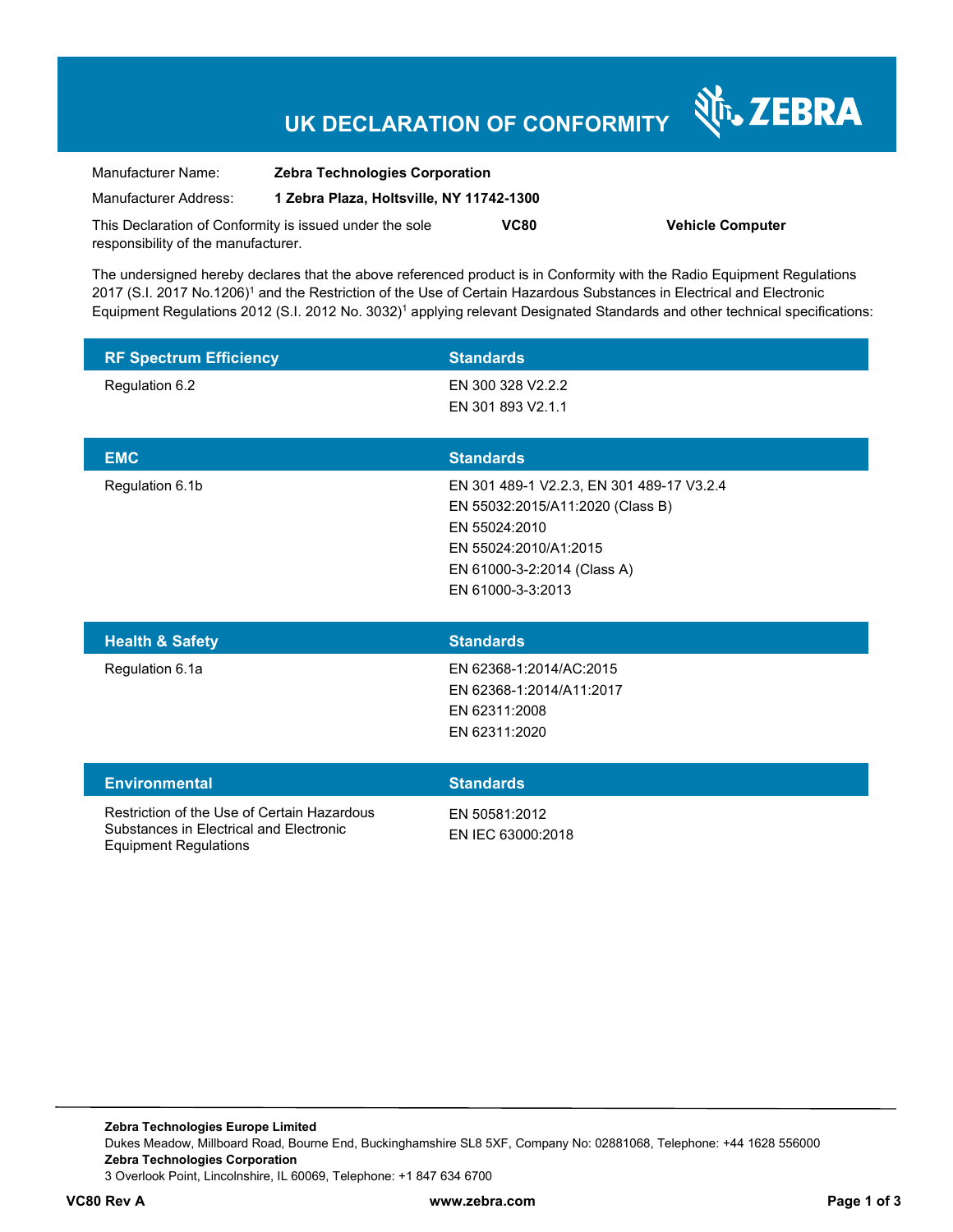# **UK DECLARATION OF CONFORMITY**



With regard to the Radio Equipment Regulations 2017 (S.I. 2017 No.1206)<sup>1</sup>, the conformity assessment procedure referred to in regulation 41(4)(a) and detailed in Schedule 2 has been followed.

 $^{\rm 1}$  As amended by applicable EU withdrawal legislation implemented at the time of issuing this declaration

**Signed on behalf of Zebra Technologies Corporation** 

*(Signature of authorized person)* Marco Belli Rev: A Annual Rev: A Annual Rev: A Annual Rev: A Annual Rev: A Annual Rev: A Annual Rev: A Annual Rev Sr. Manager, Regulatory **Date: 15 April 2021** Place: Bourne End, UK